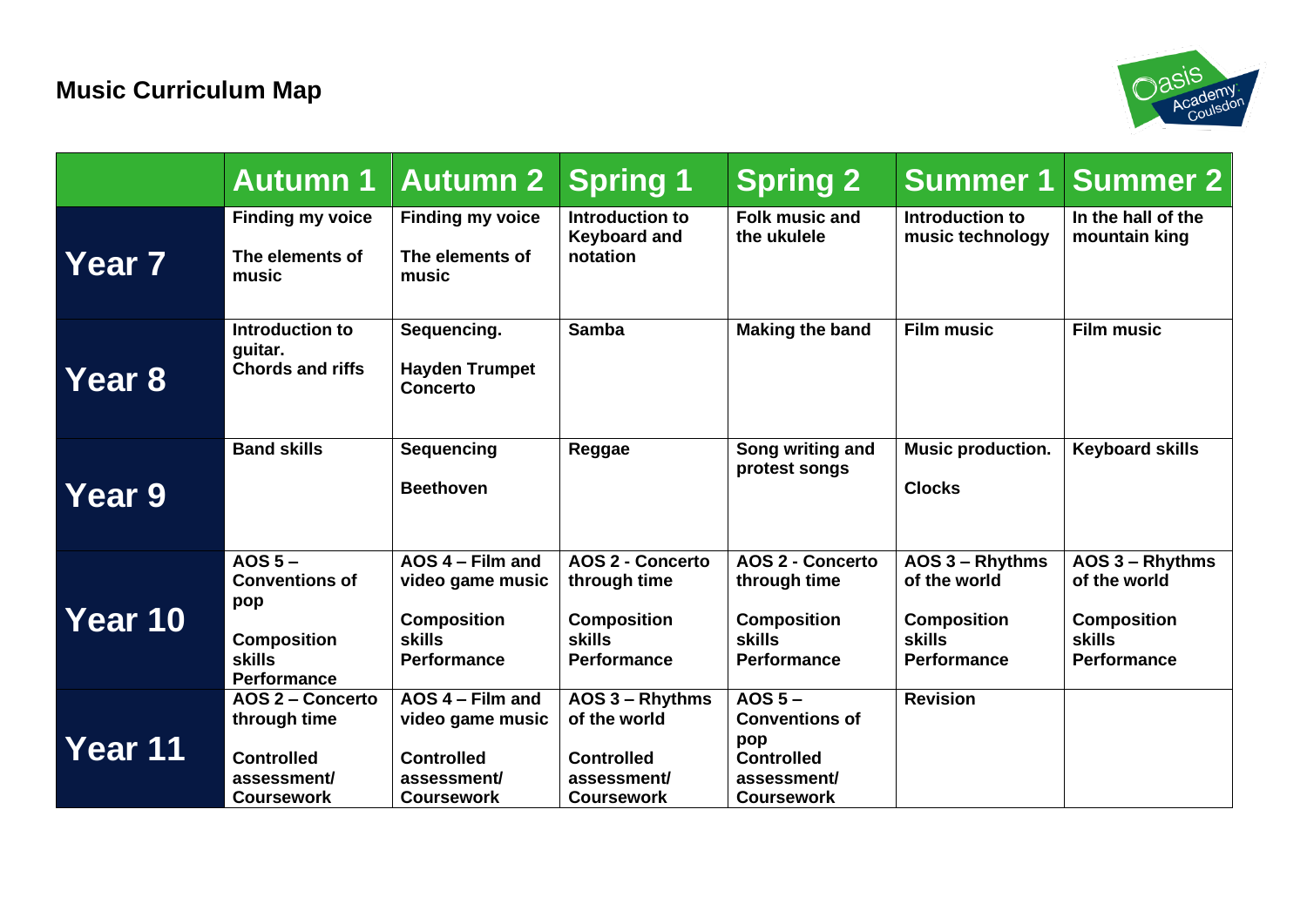

## **Core Values**

#### **Character**

Engaging all pupils in musical learning that develops creativity, resilience and the confidence to express feelings and thoughts, experiment with new musical ideas and grow imaginations.

#### **Competence**

Developing pupils' ability to make music well so that musical outcomes are excellent, and aspirations are raised. Ensuring that all are equipped for further musical study if they choose it.

### **Community**

Inspiring all pupils to develop a lifelong love, appreciation and understanding of a wide range of musical styles and traditions. Ensuring all experience the power of music to include, to draw people together, understand others and facilitate positive connection.

#### **Intent**

# **Curriculum Intent**

To ensure that all students are competent musicians who enjoy taking part in the subject – with the ability to perform, compose and listen to music with an understanding of style, context, theory and expression. All students will want to take part fully in lessons.

Students will learn to perform and compose as individuals and in groups.

To allow students to explore and learn about a wide variety of musical styles from different periods of time, places and traditions.

The curriculum is designed to develop the skills needed for GCSE music whilst looking at a wide range of styles and ideas – the ability to perform, to be able to create and edit ideas and also to listen with a critical ear.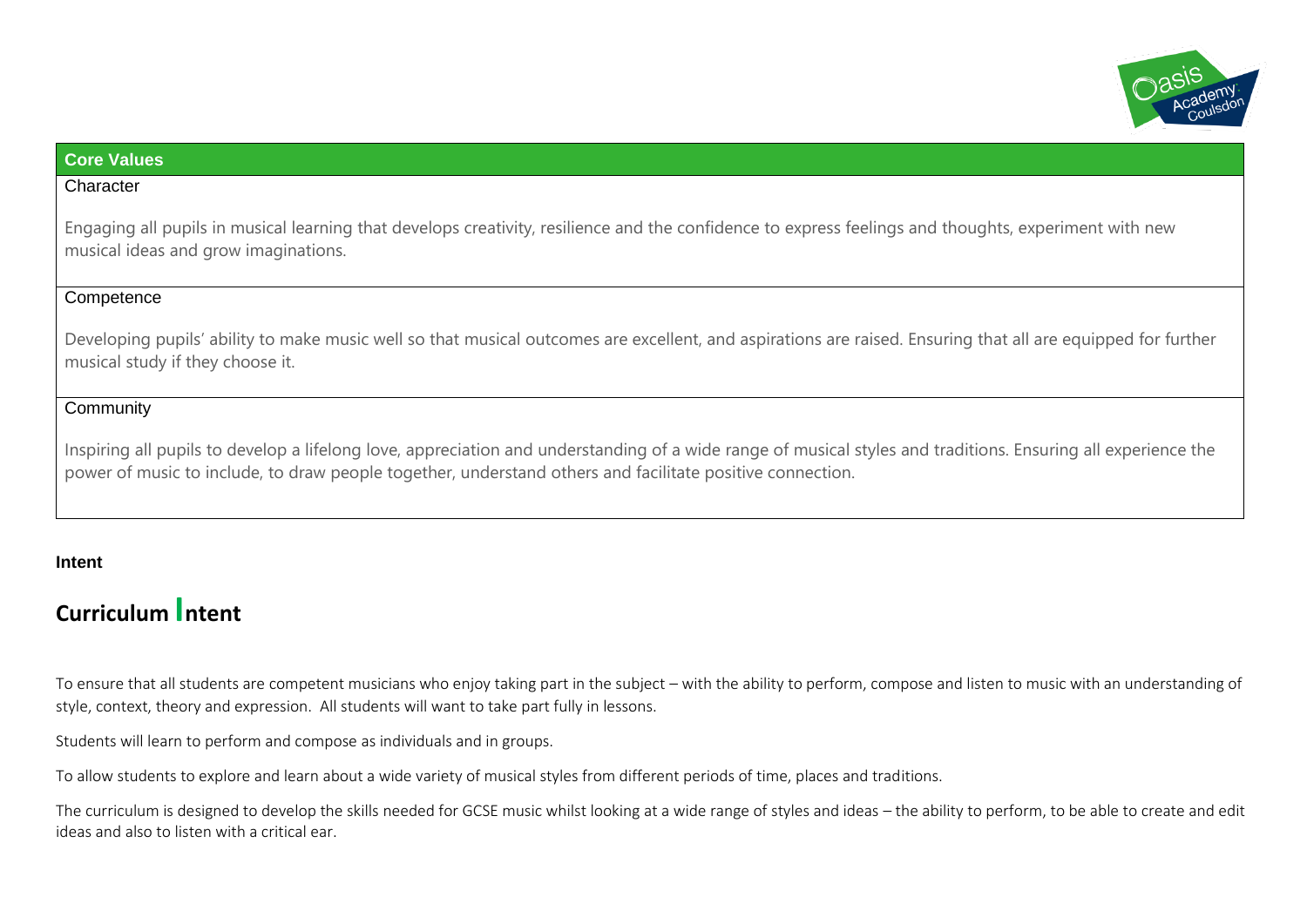The Oasis Music curriculum is carefully planned so that core musical skills, knowledge and understanding are developed over time. Knowledge *of* music is developed through 'learning *in* and *through* music, not solely *about* music'\*.

- **General musicianship** (sense of pulse, pitch, notation reading, interpretation, musical memory, rehearsal skills) is developed through whole class singing, percussive playing, Kodaly method and explicit teaching of practice techniques which are embedded by returning to these same practices in increasingly challenging contexts throughout KS3
- **Instrumental and vocal skills** develop from a basis of general musicianship, with all children gaining simple skills on a selection of instruments before settling on one which they develop mastery of
- **Ensemble skills** are initially taught through teacher-led modelling and workshopping as well as explicit teaching of rehearsal and musical communication skills. Then ensemble skills (leadership, empathy, collaboration, listening, resilience) are developed through increasingly challenging ensemble singing, playing and performing, large and small groups with increasing independence, playing increasingly complex repertoire.
- **Musical language and contextual understanding of music** begins with simple musical concepts and language then builds and accumulates over time as children learn music from a wide range of genres and traditions, listening, describing and analysing music through speech and writing with increasing discrimination
- **Composition and improvisation** opportunities are integrated throughout the curriculum, incrementally increasing in demand and complexity from short rhythmic patterns to entire song compositions
- **Music technology** understanding and use is introduced gradually, starting with simple loop arrangements and building to a Beethoven sequencing project and song composition.

#### **Aims/outcomes**

Through our carefully sequenced and ambitious curriculum we intend that our students will achieve these aims/outcomes:

1. To equip all students with the knowledge, skills and understanding so that they will know how to make music well, being able to\*\*:

- Play an instrument alone and with others
- Sing and use their voices
- Create their own music, composing and improvising alone and with others
- Use and understand notation
- Use music technology to create and reproduce music
- Describe and analyse music using the musical elements: dynamics, rhythms, instrumentation, pitch, structure, harmony, tempo, articulation, timbre, texture.

2. To induct all students into existing musical traditions and their practices of making-music, through:

- performing, listening to, reviewing and evaluating music across a range of historical periods, genres, cultures and traditions, including the works of great composers and musicians
- engaging in extracurricular clubs and enrichment activities that allow them to develop their own musical interests and skills